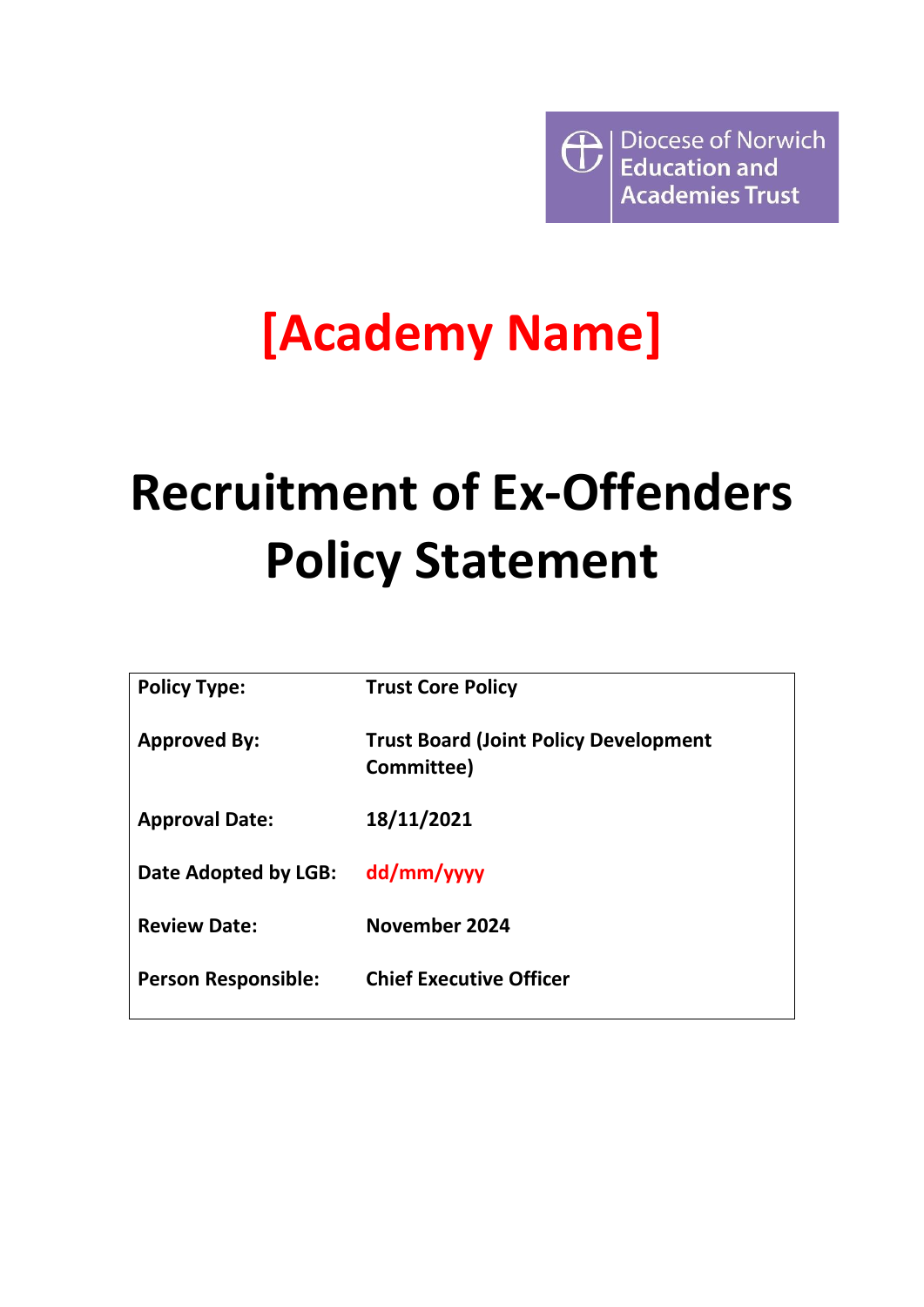## **Summary of Changes**

The model policy has been revised to reflect these changes to the statutory guidance as outlined below.

| Page           | <b>Section</b> | Amendment                                         | Date of |
|----------------|----------------|---------------------------------------------------|---------|
| Ref.           |                |                                                   | Change  |
| 1              | <b>Title</b>   | Academy removed and replaced with Trust as this   | March   |
|                |                | is a Trust policy                                 | 2022    |
| $\overline{2}$ | Statement      | Academy removed and replaced with Trust as this   | March   |
|                |                | is a Trust policy                                 | 2022    |
| $\overline{2}$ | Introduction   | Statement reflecting our Christian ethos included | March   |
|                |                |                                                   | 2022    |
| $\overline{2}$ | Introduction   | Further information included regarding the DBS    | March   |
|                |                | process for ex offenders                          | 2022    |
| $\overline{2}$ | Introduction   | Safeguarding statement included                   | March   |
|                |                |                                                   | 2022    |
|                |                |                                                   |         |
|                |                |                                                   |         |
|                |                |                                                   |         |
|                |                |                                                   |         |